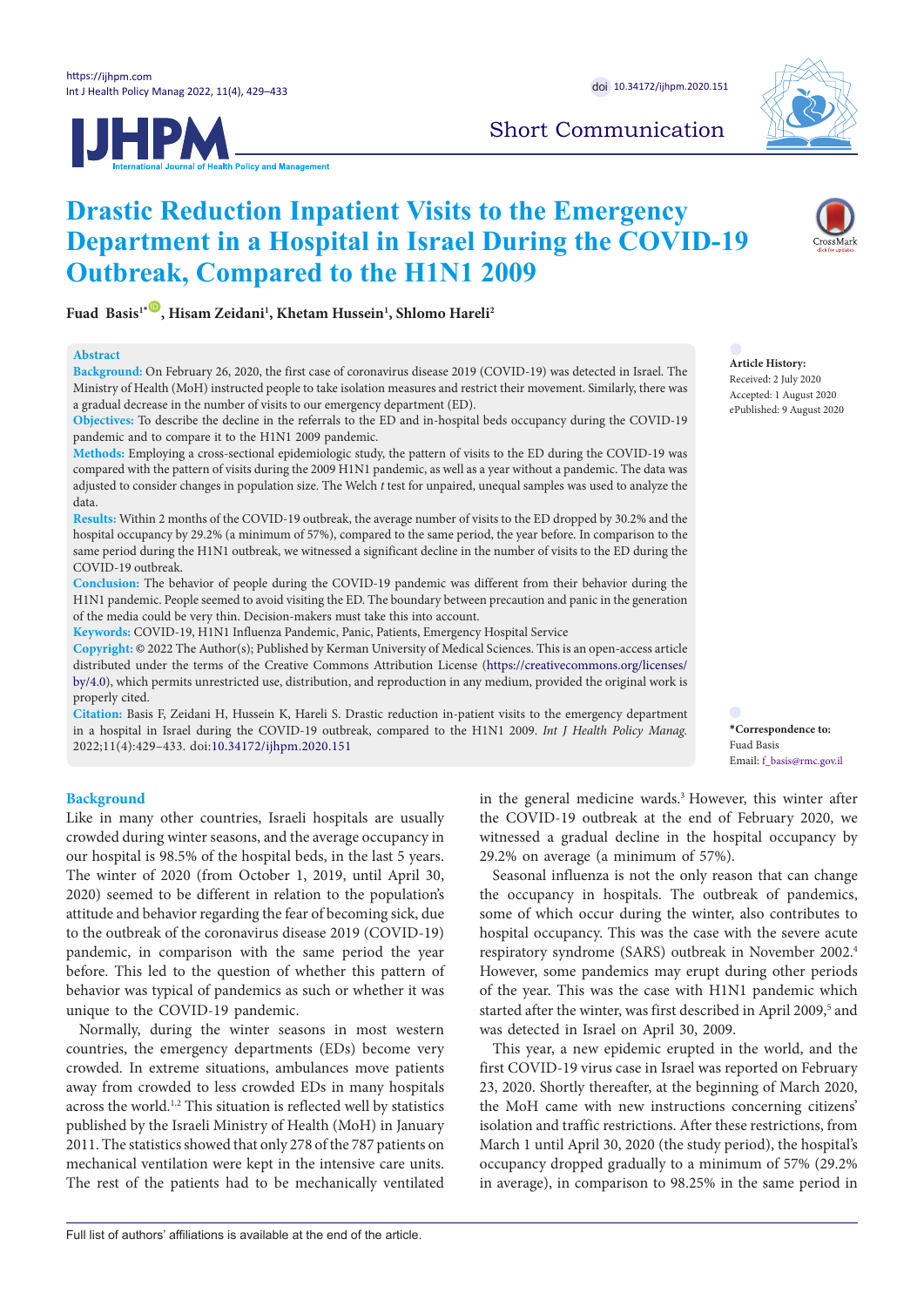2009 during the H1N1 pandemic. In our hospital, like in other hospitals in the country, all the ambulatory procedures were cancelled. However, we did not witness this pattern of policy during the SARS and the H1N1 pandemics.

## **Objectives**

This study aimed to describe the decline in the referrals to the ED and in-hospital beds occupancy during the COVID-19 pandemic and to compare it to referrals during the H1N1 2009 pandemic.

# **Materials and Methods**

This was a cross-sectional epidemiologic study. All the data was collected from the business intelligence computerized system. We collected the average number of visits to the ED, on weekly basis (how many visits to the ED were made each week), from October 1, 2019, until February 28, 2020 (during the seasonal influenza period 2019-2020), and we compared it to the average weekly visits during the COVID-19 outbreak (from March 1 until April 30, 2020).

The first case of H1N1 was detected in Israel toward the end of April 2009. To check if there was a difference in the average weekly visits during the H1N1 outbreak, in comparison to the same period a year before, we compared the number of visits to the ED from May 1 until December 31, 2009, every week, to the same period a year before (2008).

The H1N1 virus is a variant of the flu viruses. However, the H1N1 outbreak started in springtime, while the seasonal flu starts in the northern part of the globe at wintertime. Therefore, we had to compare the number of visits to our ED during the seasonal flu before the COVID-19 outbreak (from October 1, 2019 until February 28, 2020) to the number of visits to the ED during the H1N1 outbreak (from May 1 until December 31, 2009). Since we compared different months and periods, we chose to present all periods comparison as a function of the weeks starting with the first week of the pandemic (week 1, week 2…etc) [\(Figure 1](#page-1-0)).

Because the data concerned the number of visits to the ED

during different periods, separated by 11 years, we adjusted the number of visits such that they were represented as the number of visits per week as a function of relevant population size in the respective year. The population of Haifa, which forms the potential pull of patients, increased from 263 477 in 2009 to 283 405 in 2019 (7.5% increase).<sup>6</sup> The adjustment was calculated by dividing the number of visits per week by the number of residents of Haifa in the respective year (changes in population size by week or month were not available).

Finally, we wanted to check the number of deaths from the COVID-19 among admitted patients, in comparison to the number of deaths from seasonal flu complications. We thought it would be interesting to see if the rate of deaths in our hospital was much higher than that during the seasonal flu. To do that, they compared data from the infections control unit about the number of deaths, due to seasonal influenza, to that of the COVID-19 pandemic. This analysis employed the Fisher test for small populations.

A series of Welch's independent *t* tests were used to test the degree of the average number of visits to the ED weekly, which varied between the periods of interest. The Welch's *t* test was used for the unequal number of data points across the periods of interest. Reported degrees of freedom were rounded up to the nearest integer. To follow the sequence of the periods under the study, see [Figure 2](#page-2-0).

### **Results**

During 2 months after the outbreak of the COVID-19 pandemic (March 1 until April 30, 2020), there was a 30.2% drop in the average number of visits per month to the ED, in comparison to the average number of visits to the ED from October 1, 2019 until February 28, 2020. All analyses below were performed on the proportion of weekly visits relative to population size during the relevant period. Presented here is the mean number of weekly visits per 100 000. The analysis then showed that the average number of visits to the ED during the COVID-19 was significantly lower  $(M=668.97;$ SD [standard deviation] = 149.52) than that observed during

<span id="page-1-0"></span>

**Figure 1.** The Number of Weekly Visits to the Emergency Department Starting From the First Week of the H1N1 and COVID-19 Outbreaks, in Comparison to the Previous Year. Abbreviation: COVID-19, coronavirus disease 2019.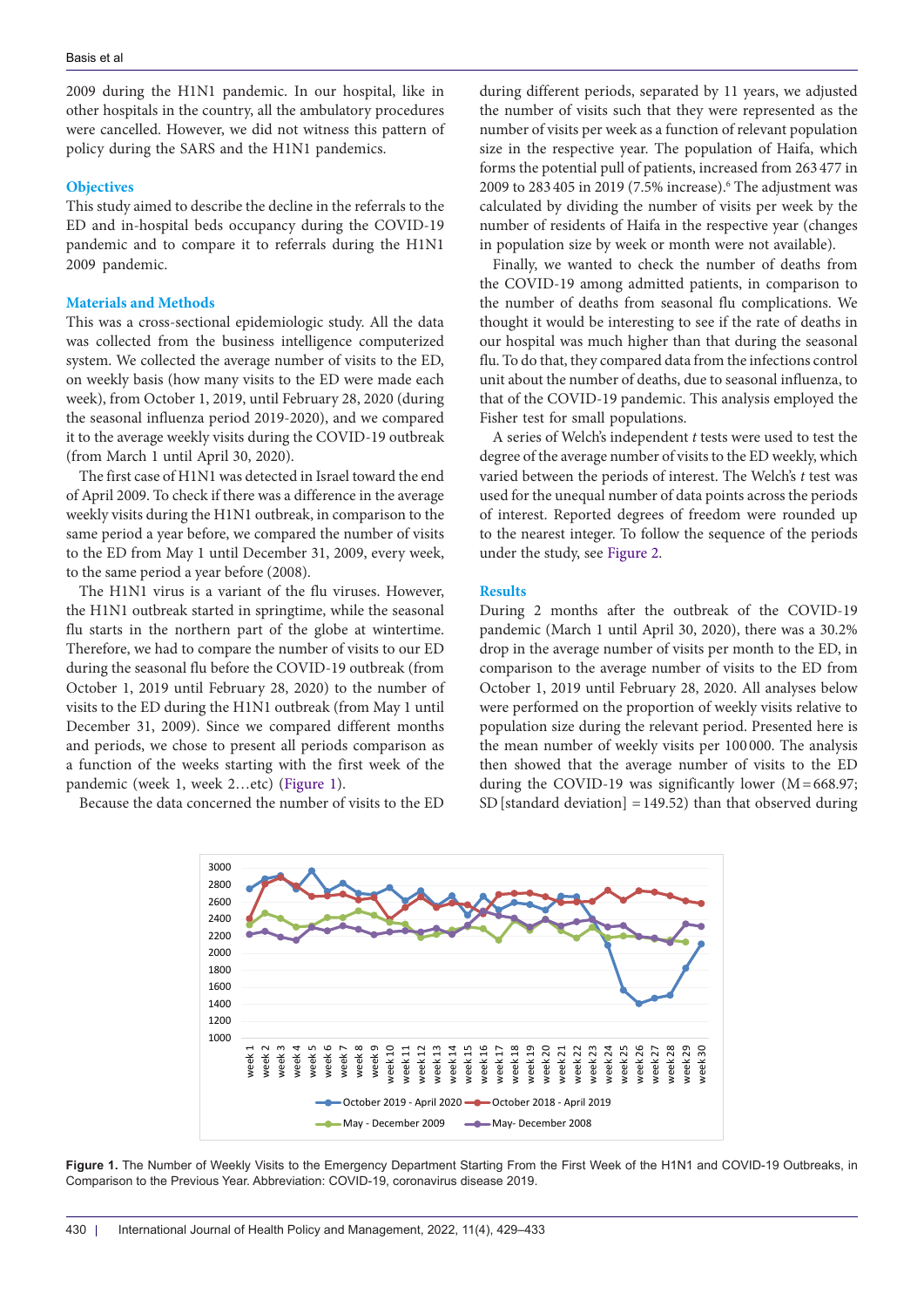<span id="page-2-0"></span>

**Figure 2.** The Timeline of the Periods Under Study. Abbreviation: COVID-19, coronavirus disease 2019.

the period before the outbreak (winter seasonal flu October 1, 2019 until February 28, 2020) (M=949.04; SD=47.97), *t* (10) = 5.78, *P*<.001. The average number of weekly visits during the COVID-19 was also lower than the average number of weekly visits, during the seasonal flu in the previous year (October 1, 2018-April 30, 2019) (M=933.54; SD=40.22), *t* (9) = 5.53, *P*<.001. By contrast, the average number of weekly visits before the outbreak of the COVID-19, during the seasonal influenza period (October 1, 2019, until February 28, 2020), was not significantly different from the average number of weekly visits during the seasonal influenza in the same period in the previous year,  $t(38) = 1.22$ ,  $P = .231$ .

The average number of weekly visits during the outbreak of H1N1 in 2009 (M=865.89; SD=40.08) was not different from that during the same period in the year before  $(M=866.35;$ SD=32.62), *t* (54) = 0.05, *P*=.958. Finally, the number of visits to the ED during the COVID-19 (March 1 until April 30, 2020) was significantly lower than that during the same period on the H1N1 pandemic 2009, *t* (9) = -4.11, *P*<.002, (see [Figure 3](#page-2-1)). However, the number of visits during the N1H1 was lower than the number of visits during the period before the outbreak of COVID-19 (October 1, 2019, until February

28, 2020, the seasonal flu) (*t* (38) = 6.47, *P*<.001).

The overall results indicated that during the COVID-19, there was a significant decrease in the number of visits to the ED, relative to the period before it. Also, this decrease in the number of visits brought about a significantly lower level than that observed during the same H1N1 period, which was also slightly lower than that observed during the seasonal flu before the outbreak of COVID-19 (see [Figure 1](#page-1-0)).

From March 1 until April 30, 2020, during the COVID-19 outbreak, there was a significant decline in the number of visits to the ED, adjusted to change in the population number in comparison to the same period on 2009, *P*<.001 (see [Figure 3\)](#page-2-1).

<span id="page-2-1"></span>Data from our hospital revealed that from October 1, 2019, until February 28, 2020, there were 350 admissions due to seasonal influenza complications, thirteen of them died (3.7%). From March 1 until April 30, 2020, there were 90 admissions due to the COVID-19 infection complications, 4 of them died (4.4%). Comparing the number of deaths due to seasonal influenza complications to that from the COVID-19, using the Fisher test, showed that the difference is nonsignificant  $(P=.756)$ .



**Figure 3.** The Number of Visits to the Emergency Department During the COVID-19 Period (March 1 Until April 30, 2020) in Comparison to the Same Period in 2009 (H1N1). Abbreviation: COVID-19, coronavirus disease 2019.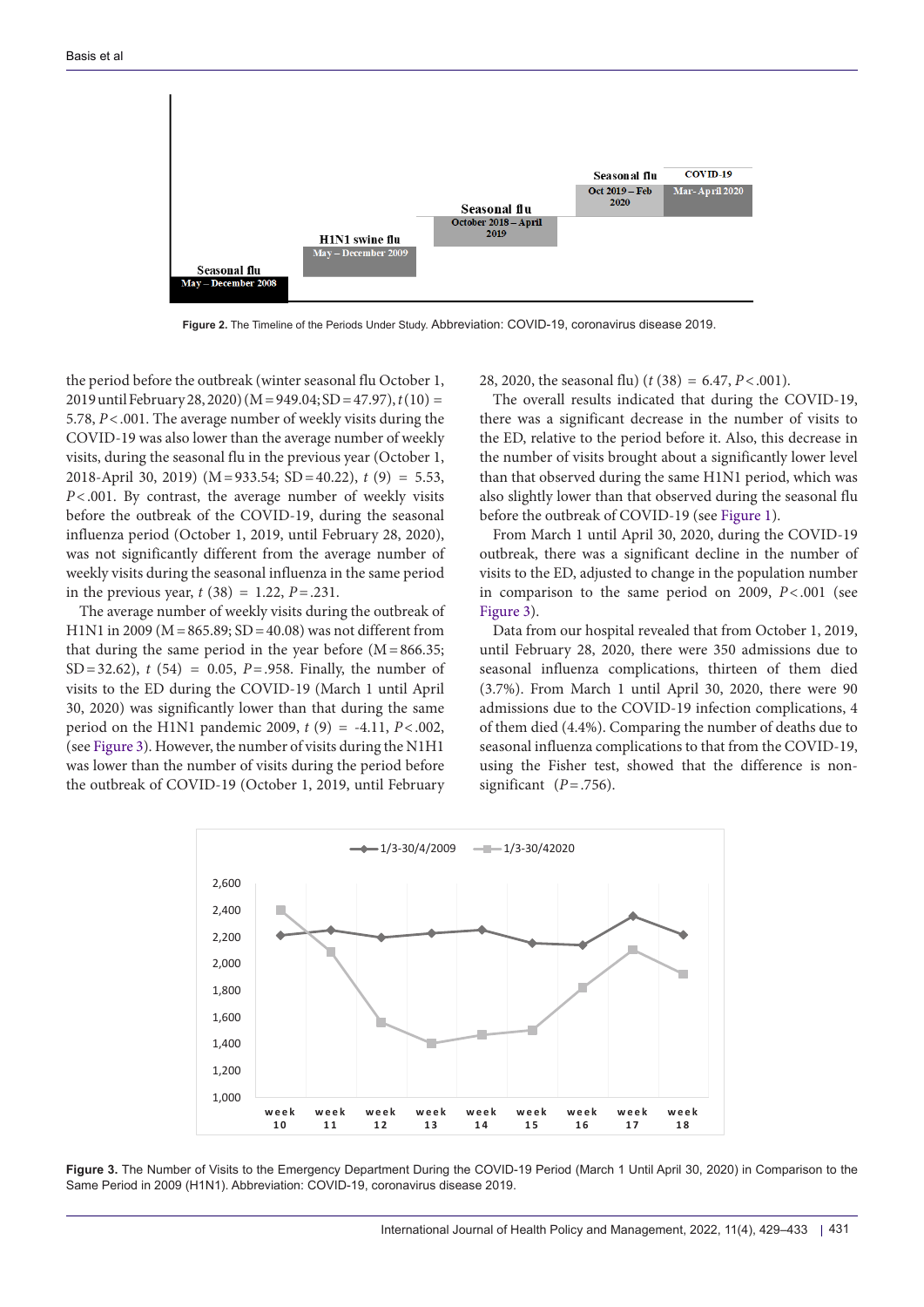### **Discussion**

In contrast to other reports about an increase in the number of visits during the H1N1 pandemic, $7-9$  and in comparison, to H1N1 outbreak in Israel, the results of this study make it clear that there was a major change in people's behavior with regard to EDs visits during COVID-19 pandemic.

The H1N1 pandemic also caused panic and fear of the unknown. In Australia, for example, children and young adults were more susceptible to H1N1 infection than elderly people, as opposed to the current pandemic.10 Isaacs David succinctly described the panic at the beginning of the H1N1 outbreak when he wrote: "The Australian planned response to pandemic influenza including talk of border protection, which had a rather military approach reminiscent of a response to a terrorist attack."11 There was also a panic worldwide as reported by Srinivasan in his article: "Swine flu: is panic the key to successful modern health policy?"12 The World Health Organization (WHO) raised the alert level from 3 to 4, which is 2 steps short of declaring a full pandemic.<sup>13</sup> Despite the fear and panic mentioned above, the number of visits to the ED did not decrease, as it was the case during our study period.

During the entire period of the COVID-19 outbreak, the coverage of the pandemic occupied the most hours of the day in the news. The news included a constant report of the number of casualties across the world, number of people who were found sick, a discussion of the unpredictable nature as well as the consequences of this virus, and the lack of an effective treatment for it. This was not the case during the H1N1 pandemic. Furthermore, endless reports described the virus as highly contagious, more so than any other virus. News conferences by the heads of the MoH in Israel included hurrying statistics about more than one million infections with more than 15 000 deaths. Also, citizens were advised to refer to the community clinics only for urgent cases. All that may have led to a strong fear of getting close to a hospital, whereas there were people who got the virus and the medical staff came in close contact with these infected people.

Another potential driver of this change might have been how the social networks (which were not developed 11 years ago) played a role in this pandemic compared to the previous ones. While the MoH in Israel instructed citizens to maintain social remoteness and isolation, we believe that other social networks had caused panic among the population, as Ahmad et al had shown in a study conducted among 516 social media users, during the COVID-19 outbreak.<sup>14</sup>

A piece of evidence for the possible effect of the media on this behavior can be found when considering the behavior of the people in Israel during the 2006 Israeli-Lebanese war. During 30 days of the war, the hospital and its major surroundings were under missile attacks daily. During this period, the total number of visits to the ED dropped by 36% in comparison to the same period a year before (5794 vs. 9074) and the number of patients admitted in the hospital dropped by 34% (1084 vs. 1636) respectively.15 The Israeli media reported on these attacks constantly in addition to describing the general location where the missiles descend, pictures and videos of the consequences of these attacks. In a certain way, they showed a severe risk in visiting the hospital.

During the COVID-19, 9.5% of the oncologic patients in our hospital postponed their urgent visits to the hospital, despite phone calls to urge them to come and have their chemotherapy. Furthermore, according to the Magen David Adom national ambulance report, there was a rise in 22% of at-home mortality during March 2020 in comparison to the same period a year before (1115 vs. 909).<sup>16</sup> The data may support the notion that some might have endangered themselves as they avoided visiting the EDs for urgent cases. This may also explain the reduction in the number of myocardial infarctions during the COVID-19 outbreak period as was recently reported.<sup>17</sup>

The decrease in the number of EDs referrals made hospitals to use TV news at the beginning of May 2020 to encourage people to go to the EDs, by emphasizing them as safe places free of COVID-19 infected patients. We assume that if both the MoH and the hospital spokespersons had acted earlier, people's fear of visiting the EDs would have lessened.

In conclusion, during this pandemic, the government leaders and the MoH used the official media, like the TV and the radio, in a different way, compared to previous pandemics. Again, social media, which was not developed 11 years ago, might have played some role in the population's change of the behavior regarding the decrease in the number of visits to the EDs. The MoH had adopted fear as a strategy and advised citizens to visit community clinics only for urgent reasons. This might have influenced citizens to think that the community clinics and the hospitals are contagious places. Therefore, it seems appropriate to ask again, as did Srinivasan during the H1N1 pandemic: Is panic the key to successful modern health policy?12

Whereas there may be value in causing people to fear a pandemic and by that causing them to behave in a way that would minimize their chances of getting sick, an extreme dose of fear seems to be more harmful than achieving its desired goal. Therefore, it would be better if our leaders emphasized the safety of hospitals alongside taking precautions in daily life to prevent the spread of the epidemic.

#### **Competing interests**

Authors declare that they have no competing interests.

#### **Ethical issues**

Since no personal information was disclosed and data was not collected for the purpose of the study but rather was taken from the hospital's records, no ethical concerns about disclosure of information and other relevant issues are relevant.

#### **Authors' contributions**

FB: preparation of data, literary review and write-up. HZ and KH: provision of data and help with literary review. SH: Data analysis and write-up.

#### **Authors' affiliations**

1 Technion Faculty of Medicine, Rambam Health Care Campus, Haifa, Israel. 2 Haifa University, Haifa, Israel.

#### **References**

- 1. Giunta DH, Pedretti AS, Elizondo CM, et al. Analysis of Crowding in an Adult Emergency Department of a tertiary university hospital. *Rev Med Chil*. 2017;145(5):557-563. doi[:10.4067/s0034-98872017000500001](https://doi.org/10.4067/s0034-98872017000500001)
- 2. Schull MJ, Mamdani MM, Fang J. Community influenza outbreaks and emergency department ambulance diversion. *Ann Emerg Med.* 2004;44(1):61-67. doi[:10.1016/j.annemergmed.2003.12.008](https://doi.org/10.1016/j.annemergmed.2003.12.008)